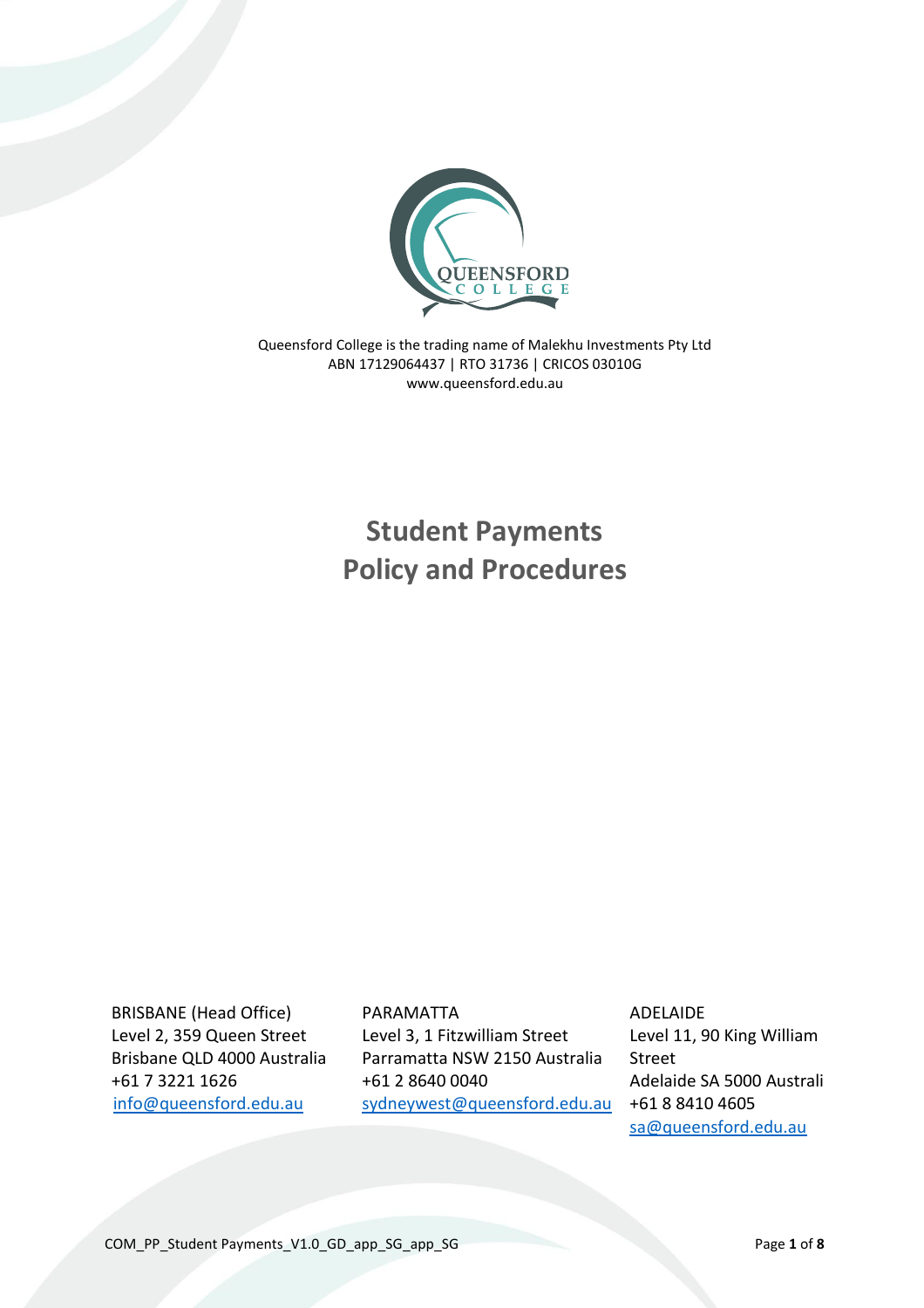## **Version Control**

| Date        | <b>Version</b> | <b>Changes made</b> | Author    |
|-------------|----------------|---------------------|-----------|
| 24 Oct 2018 | $V1.0$ GD      |                     | Gay Doyle |

# Table of Contents

| 1.    |  |                                                                               |  |  |
|-------|--|-------------------------------------------------------------------------------|--|--|
|       |  |                                                                               |  |  |
| 2.1.  |  |                                                                               |  |  |
| 2.2.  |  |                                                                               |  |  |
| 2.3.  |  |                                                                               |  |  |
| 2.4.  |  |                                                                               |  |  |
| 2.5.  |  |                                                                               |  |  |
| 2.6.  |  |                                                                               |  |  |
| 2.7.  |  |                                                                               |  |  |
| 2.8.  |  |                                                                               |  |  |
| 2.9.  |  |                                                                               |  |  |
| 2.10. |  |                                                                               |  |  |
|       |  | Continuing International Students - Vocational Education and Training (VET) 4 |  |  |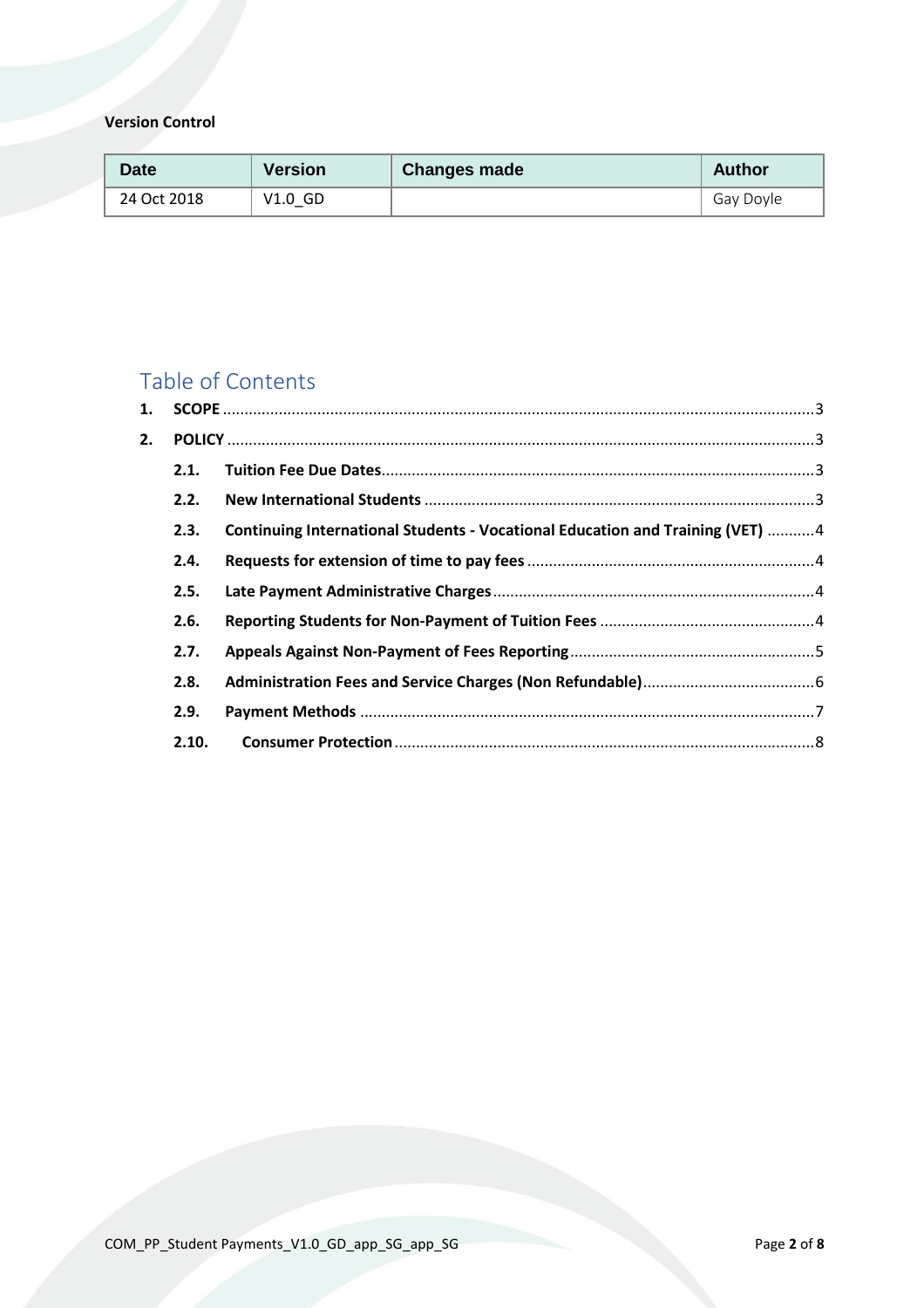# <span id="page-2-0"></span>**1. SCOPE**

This policy applies to all Queensford College students and includes courses offered to international students by Queensford College as registered with the Commonwealth Register of Institutions and Courses for Overseas Students (CRICOS), and outlines the requirements and procedures pertaining to the payment of all course tuition and administrative fees.

# <span id="page-2-1"></span>**2. POLICY**

All student payments, charged and received will be processed by Queensford College in accordance with the requirements of this policy and pursuant to the obligations as outlined in:

- Education Services for Overseas Students (ESOS Act 2000)
- Department of Home Affairs (DHA) visa regulations
- Standards for Registered Training Organisations 2015, Clause 5.3
- National Code of Practice for Providers of Education and Training to Overseas Students 2018, Standard 2 & 3.

### <span id="page-2-2"></span>**2.1. Tuition Fee Due Dates**

Students are required to pay all tuition fees due for a study period, prior to the commencement of classes and as stated on their signed written agreement (also known as the 'Letter of Offer').

Throughout the duration of the courses listed on the written agreement there will be no changes made to the tuition fee amounts. If a student requests a change to their existing enrolment they will be issued with a new written agreement and the tuition fees and other administrative charges may change at that time. If a student is required to repeat a subject they will be required to make an additional tuition fee payment, in accordance with their fee rate per unit/subject as outlined in their current written agreement.

### <span id="page-2-3"></span>**2.2. New International Students**

Upon acceptance of an offer of admission and prior to a CoE being issued, all international students are required to pay:

- the initial tuition fee deposit
- any Overseas Student Health Cover (OSHC) premium
- material fees and enrolment fee as specified in the written agreement

The combinations of these payments are referred to as the initial despot amount. (Note: all payments must be received and cleared).

Initial tuition fee deposits will be credited towards a student's full tuition fees due once they have enrolled and commenced their course with Queensford College. Unless otherwise specified in a student's written agreement, students will be required to pay any difference between their initial tuition fees and the full tuition fees for the first study period upon enrolment into the course.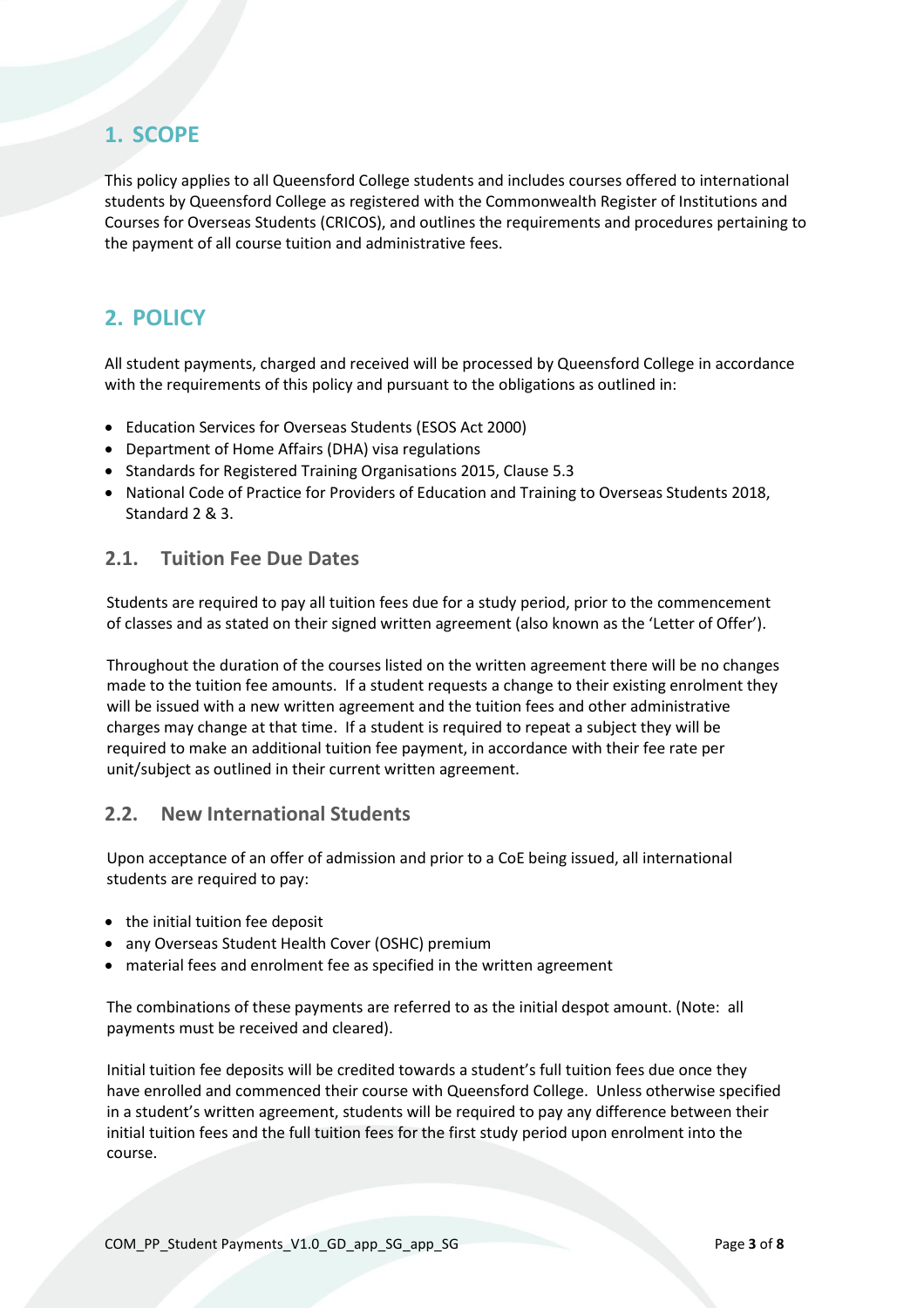# <span id="page-3-0"></span>**2.3. Continuing International Students - Vocational Education and Training (VET)**

VET students will be automatically enrolled in all study periods until completion of the course and will be expected to pay the tuition fees due, on time and in accordance with their written agreement. If a VET student is unable to continue the course, this must be notified in writing by completing a withdrawal request form prior to the Commencement of the course . If a student has not informed Queensford of withdrawal prior to the census date, the charges for that study period will be payable by the student.

## <span id="page-3-1"></span>**2.4. Requests for extension of time to pay fees**

Queensford College may approve an extension of time to pay tuition fees only under exceptional or compelling circumstances. The Student Fee Extension Application must be completed and submitted with documentary evidence.

Queensford College will consider requests for an extension of time to pay tuition fees on an individual basis. Requests must be submitted in writing (student email is acceptable) on the Student Fee Extension Application and include documentation explaining the exceptional circumstances. Submissions can be made in person at the Queensford College Administration Queensford College will not consider requests for extensions received after the due date of the fees. Fee extensions can only be granted for a maximum of four (4) weeks from the Fee Due Date.

## <span id="page-3-2"></span>**2.5. Late Payment Administrative Charges**

Students who do not pay all outstanding tuition fees within 7 (seven) days after the agreed tuition fee due date may be excluded from classes and a late payment administration charge of \$50 per week will be added to their account.

## <span id="page-3-3"></span>**2.6. Reporting Students for Non-Payment of Tuition Fees**

Students who do not pay all outstanding tuition fees and applicable late payment fees within 14 (fourteen) days after the agreed tuition fee due date will be excluded from classes and sent a notification that Queensford College intends to cancel their enrolment for non-payment of fees. Students will only be fully re-instated into their course when all outstanding fees are paid. Queensford College will issue intent to cancel notices to students by Queensford College student e-mail and personal e-mail addresses (as provided to Queensford College). Students will be provided with 20 (twenty) working days in which to access Queensford College's internal appeal processes if they wish to appeal against Queensford College's decision to cancel their enrolment. The internal appeal outcome is final.

International students who do not remit full payment due or access Queensford College's internal appeals process within 20 working days of the notification, will have their Confirmation of Enrolment (CoE) cancelled and the Department of Immigration & Border Protection (DIBP) notified. This may lead to their student's visa being cancelled. Queensford College refers cases of outstanding debt to an external debt collection agency for retrieval.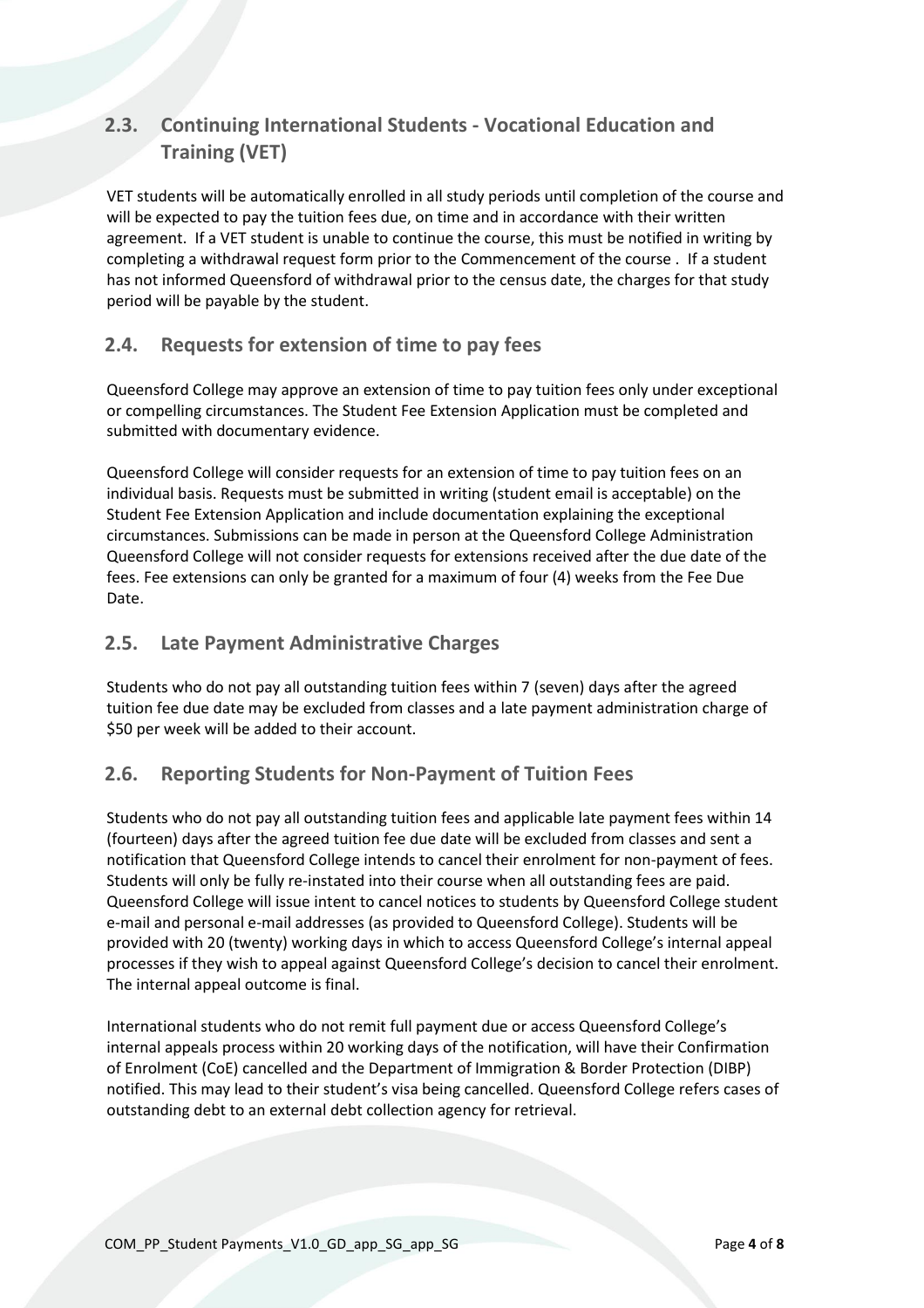## <span id="page-4-0"></span>**2.7. Appeals Against Non-Payment of Fees Reporting**

Appeals against the institutions intent to cancel a student's enrolment for non-payment of fees will be processed within 10 (ten) working days from the date of lodgement and students will be notified of the outcome in writing, including the reasons for the decision. Appeals will only be considered in the following circumstances:

- i. They are received in writing on the Student Complaints and Appeals Form [https://queensford.edu.au/downloads/w](https://queensford.edu.au/downloads/)ithin 20 (twenty) working days from the date of notification; AND
- ii. The student believes that Queensford College has miscalculated their fees and the money owing is being disputed. In this circumstance students may wish to attach proof of payment or evidence of other payments they have made in line with their most recent signed written agreement as supporting evidence; OR
- iii. Compassionate and/or compelling grounds supported by documentary evidence that explains why the student's finances are affected and why they could not apply for a fee payment extension prior to class commencement, or why they are still unable to meet their payment requirements after the extended due date. The supporting documentation provided in this application must be sufficient enough for Queensford College staff to be able to accurately assess the validity of the exceptional or unusual circumstances and the ongoing impact this has had on the student's finances.

### **Successful Internal Appeals**

Students who have a successful appeal outcome will either have their accounts corrected if the appeal was due to a miscalculation of fees owing or will be granted an additional 1 (one) week extension to pay the outstanding fees due if in compassionate and/or compelling circumstances. If a student fails to finalise the outstanding payments within the extended period they will be sent another notification of intent to cancel for non-payment of fees. During the second appeal period the documentation provided in the first appeal cannot be used as grounds for further consideration.

### **Unsuccessful Internal Appeals:**

Students who have an unsuccessful appeal outcome will be notified in writing the reason for this decision. This is the only avenue of internal appeal and the decision is final. Students will be reported for non-non-payment of fees as soon as practicable after the outcome has been communicated.

You can access the Queensford College Complaints and Appeal Policy: <https://queensford.edu.au/downloads/>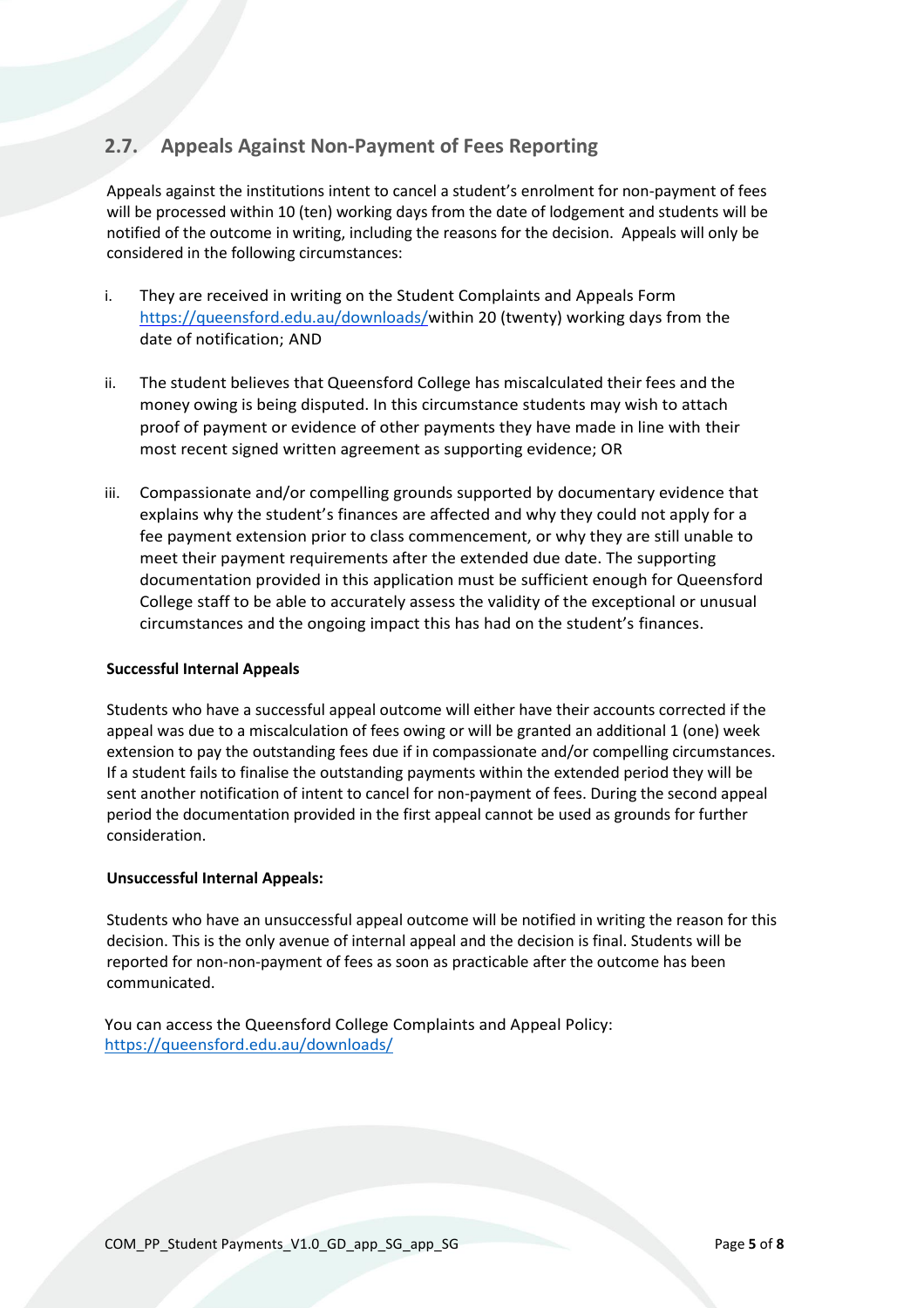# <span id="page-5-0"></span>**2.8. Administration Fees and Service Charges (Non-Refundable)**

| <b>Description</b>                                    | <b>Form type/Contact office</b>      | <b>Amount \$AUD</b>                                                                                                |
|-------------------------------------------------------|--------------------------------------|--------------------------------------------------------------------------------------------------------------------|
| Application fee<br>(Non-refundable)                   | Application form/Online              | \$200                                                                                                              |
| Interim transcript                                    | Online request form                  | 1 <sup>st</sup> copy free, thereafter \$50                                                                         |
| Student ID card                                       | Reception                            | $1st$ copy free, thereafter \$20                                                                                   |
| Change of commencement<br>date/deferral of the course | <b>Enrolment Variation form</b>      | \$250 or;<br>Free to the applicants due to<br>delayed visa processing,<br>and caused by serious medical<br>illness |
| Change of course                                      | <b>Enrolment Variation form</b>      | \$250                                                                                                              |
| RPL application and<br>information collection         | RPL/Credit transfer application form | \$250 administration fee                                                                                           |
| Credit transfer                                       | RPL/Credit transfer application form | \$250 administration fee                                                                                           |
| RPL qualification review fee                          | Written application                  | 60% of course fee                                                                                                  |
| <b>Early Termination request</b>                      | <b>Enrolment Variation form</b>      | No additional fees                                                                                                 |
| Qualification and final<br>transcript                 | Online request form                  | 1 <sup>st</sup> copy free, Thereafter: \$50                                                                        |
| Statement of attainment                               | Online request form                  | 1 <sup>st</sup> Copy free. Thereafter: \$50                                                                        |
| Express service for certificates                      | Reception                            | \$20 for the next day,<br>\$50 same day<br>Extra \$10 for the express post                                         |
| <b>Refund Attraction Fee</b>                          | Tuition fee refund application       | \$250                                                                                                              |
| Re-assessment (Theory)                                | Reception                            | \$150 per unit (up to 3 attempts)                                                                                  |
| <b>Re-sit Practical Assessment</b>                    | Reception                            | \$150 per day required                                                                                             |
| Appeal of assessment /<br>re-assessment               | Reception                            | No charges                                                                                                         |
| Printing and photocopy                                | Reception                            | Free for 300 pages per course.<br>Thereafter: \$20                                                                 |
| Leave request                                         | <b>Enrolment Variation form</b>      | No fee                                                                                                             |
| Late payment of fees                                  | <b>Accounts Department</b>           | \$50 per week                                                                                                      |
| Replacement of textbook<br>and/or learning materials  | Written application                  | As applicable                                                                                                      |
| <b>Accommodation Placement</b><br>Fee                 | <b>Admissions Team</b>               | \$200                                                                                                              |
| Airport Pickup fee                                    | Admissions                           | \$200                                                                                                              |

The following requests attract an administration or service charge as follows: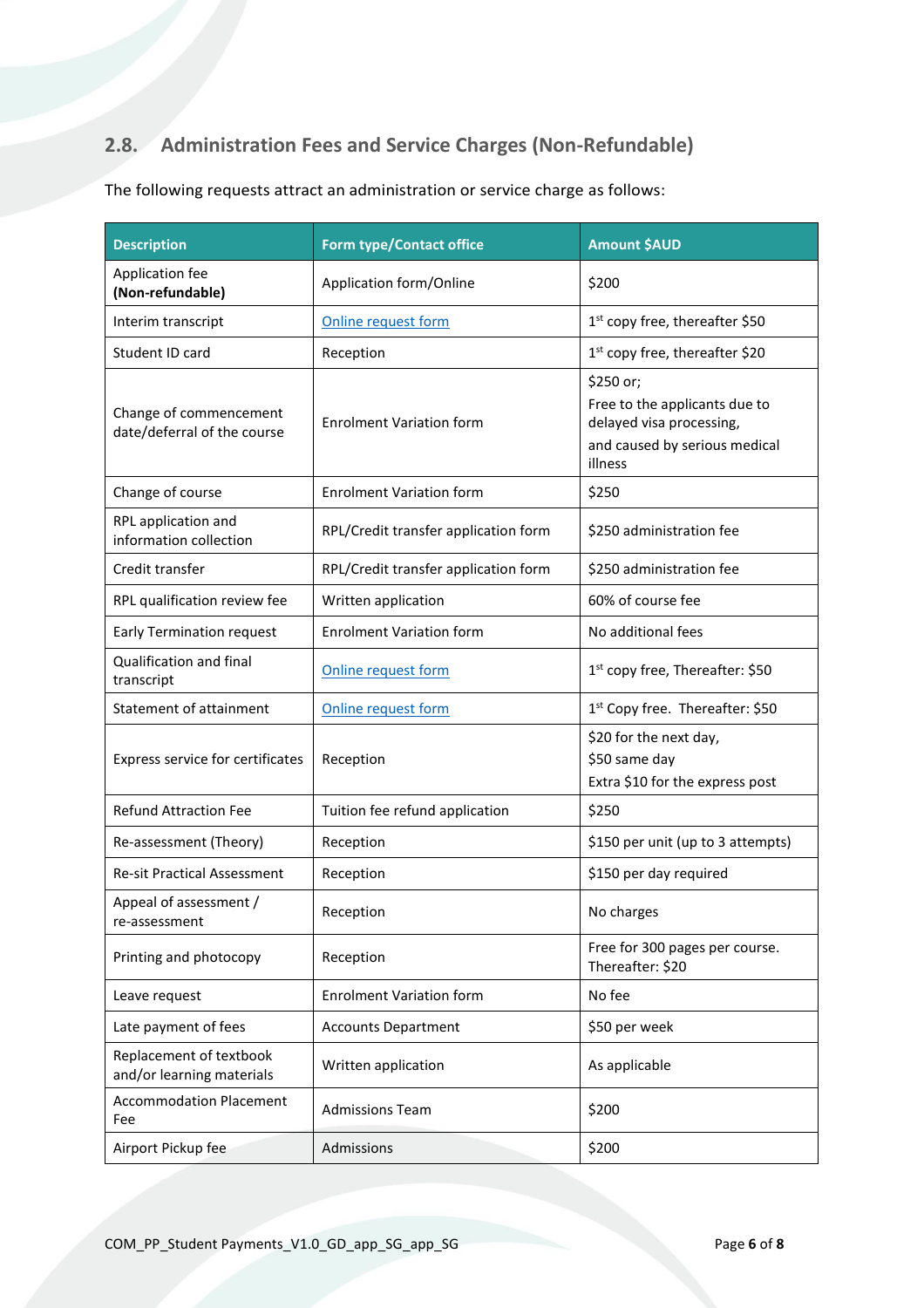### <span id="page-6-0"></span>**2.9. Payment Methods**

Payments can be made to Queensford via three (3) options:

### **Payment Option 1 – Bank Transfer**

Domestic Bank Transfers (within Australia). Direct deposit or Electronic Bank Transfer Transfer fees directly into Queensford College Institute Australia's bank account notifying Queensford College of student ID number and name on the transaction description to track payment.

> **Account Name:** Queensford College **Branch Number:** 064 183 **Account Number:** 10274291 **Bank Name: Commonwealth Bank of Australia Bank Address:** 66 Eagle St Brisbane, QLD 4000 **Swift Code:** CTBAAU2S

### **Payment Option 2 – Card**

Credit Card through eway offers many unique benefits to international students, including:

- Allowing you or your family members to make a secure transfer from almost any country, and in many cases, in your home currency;
- Offering a range of different payment methods; and
- Providing payment tracking from the minute you make the payment to when we receive your payment.
- Students can come and pay in person through EFTPOS and Credit to Brisbane, Sydney and Adelaide Campus.

Fees and charges:

- o International credit card payments \$35 flat fees apply.
- o International bank transfer please refer to your bank for these details as Queensford does not deal with any third party fees.